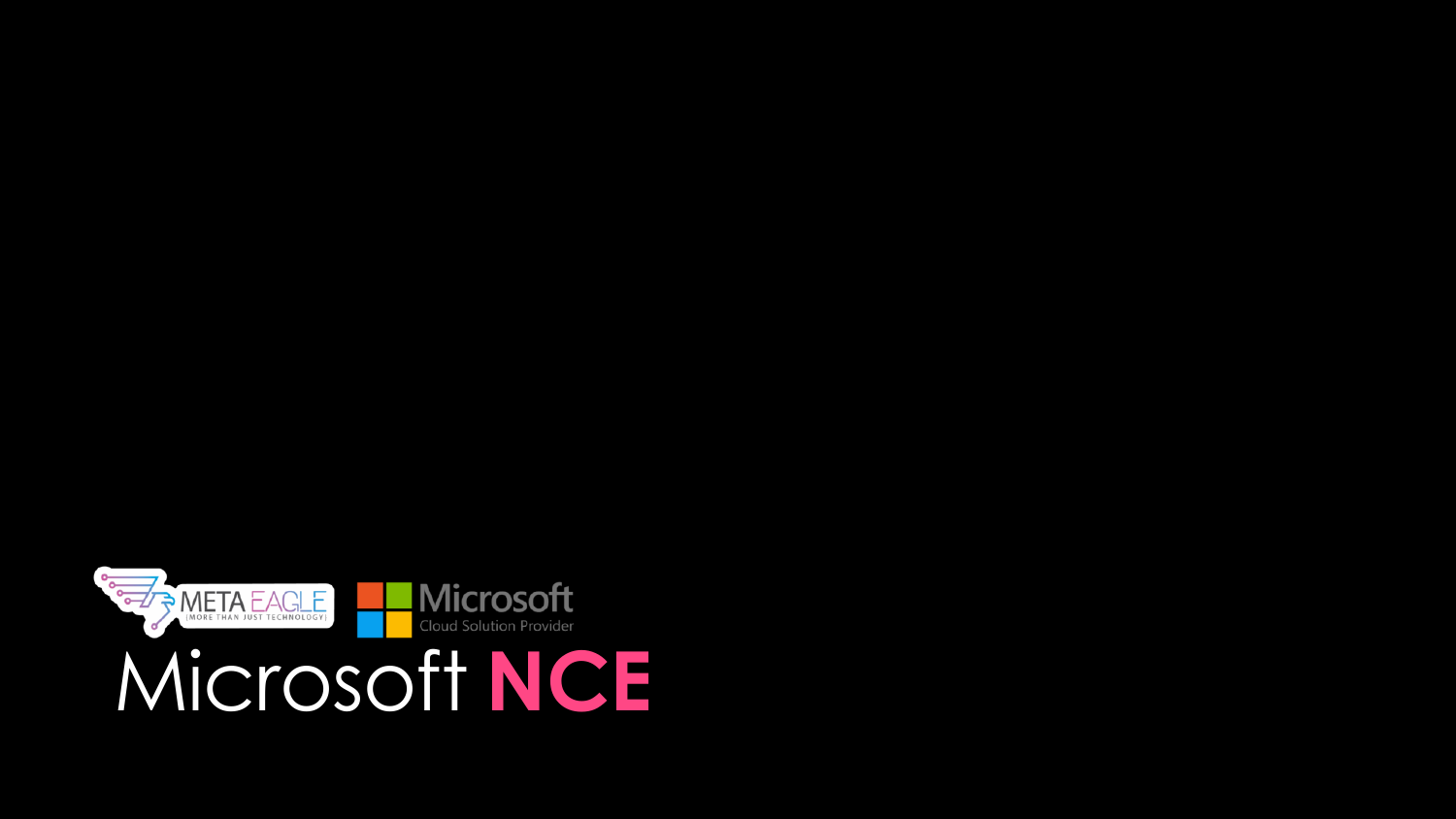# Microsoft CSP **New Commerce Experience**

# **What is NCE?**

The New Commerce Experience (NCE) 'per seat' model for Microsoft 365, Dynamics 365, and Power Platform subscriptions is the latest in the evolution of their CSP program. It provides new tools to simplify and manage subscriptions.

# **Why is it important to your partners?**

The changes coming with NCE will potentially require some action. Customers need to be mindful of the changes coming to pricing for monthly vs annual, the price changes coming in March, and the potential license ordering process That will change.

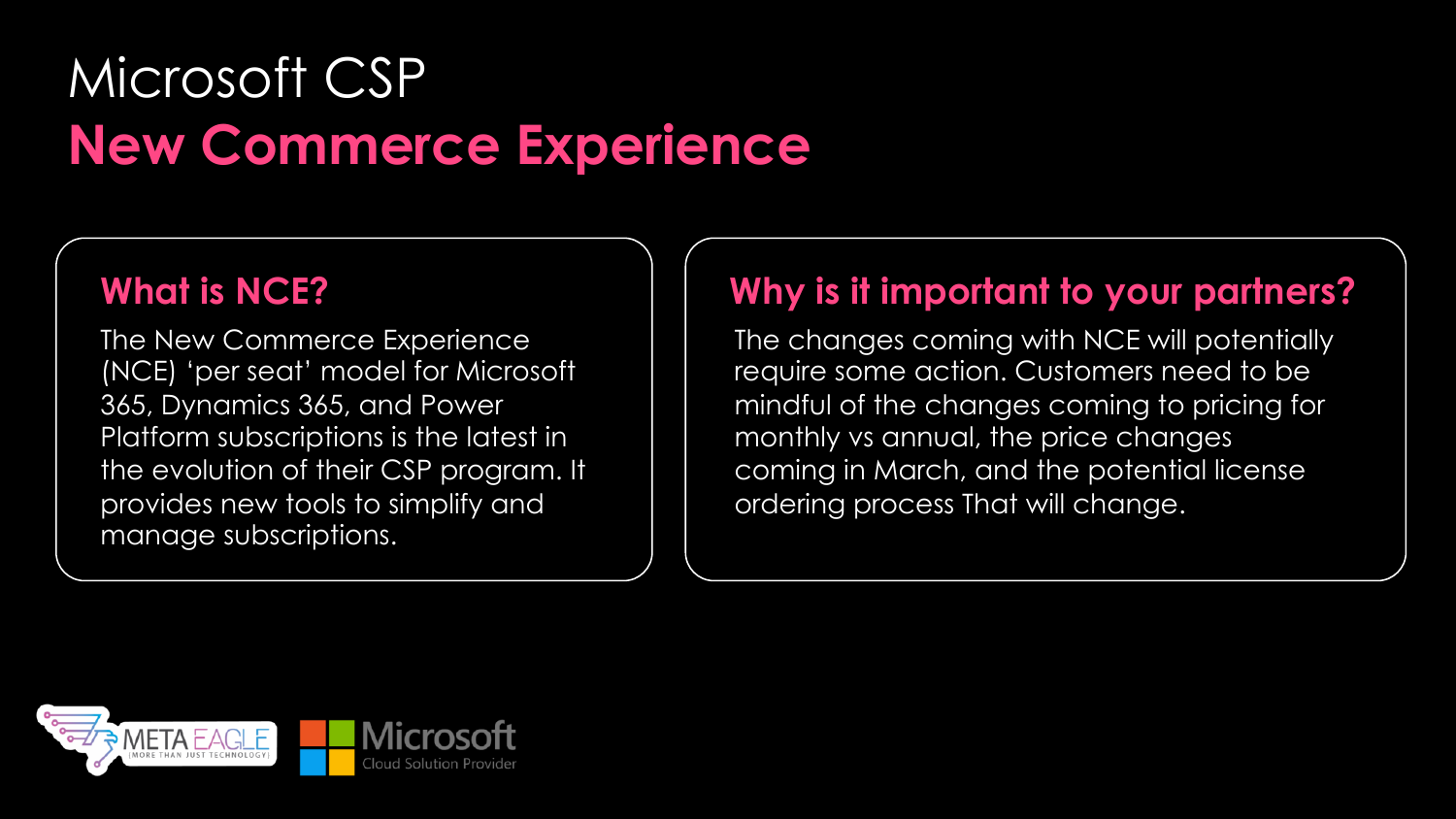**Summary** Following Microsoft's announcement to increase O365 pricing from March 2022. Increases will look as follows

### **Price increase:**

• These will affect particular licensing sets Not all SKU's affected. Details on following slides

### **Optional Annual Commitment**

- If you still wish to have the flexibility of a rolling month to month commitment on licensing. Microsoft will charge 20% premium. To avoid this a 12 month or 36 month commitment is required
- **Nonprofit, Government, and Education:**

Microsoft is not making changes to these purchasing methods. These subscriptions will remain on CSP Legacy for now.

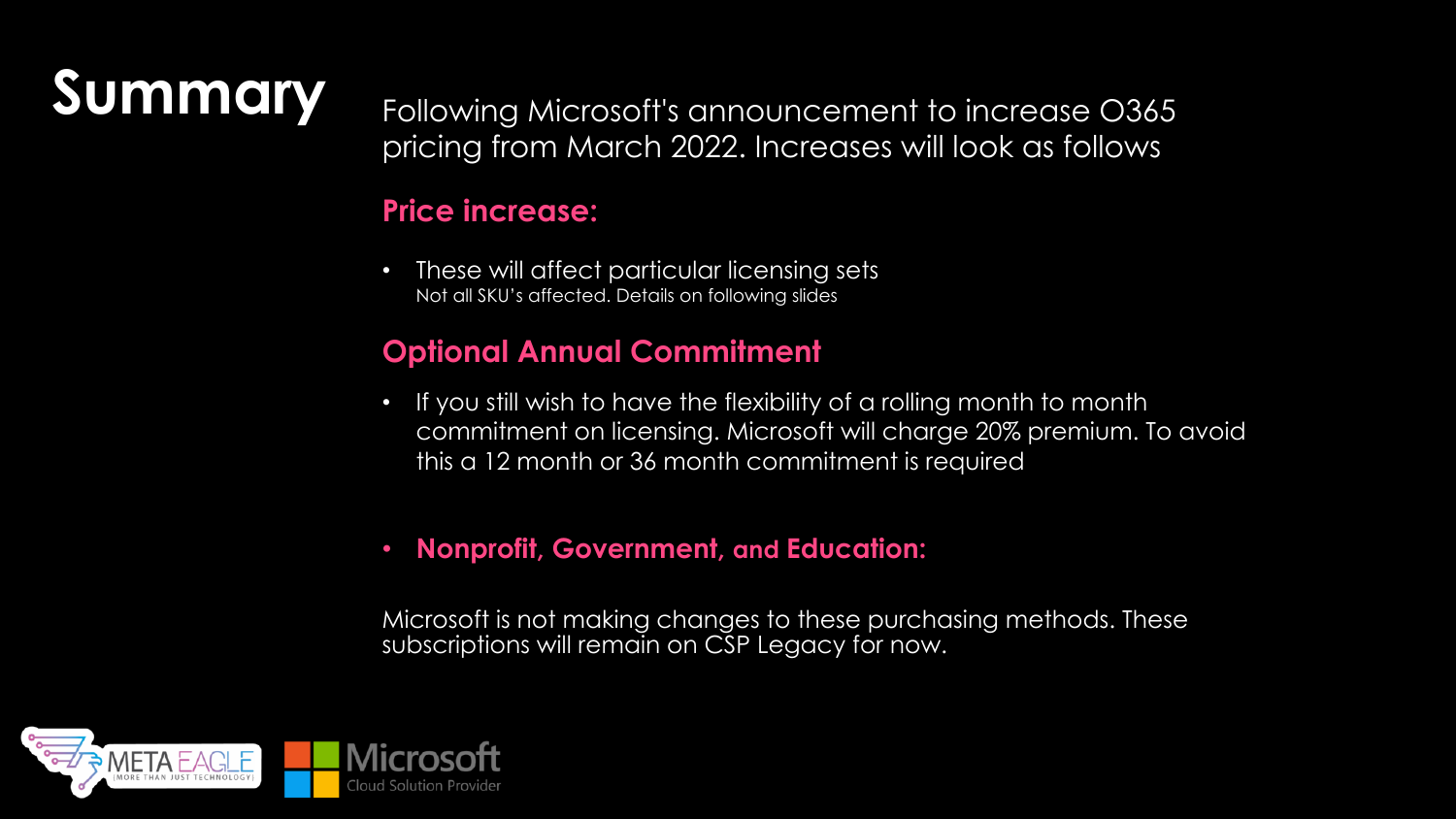# What does this mean for **Meta Eagle** Customers

Customers on a standard **SMB Workstation**  support contract package will be relatively unaffected for the remainder of their contract as we have built the licensing cost into the new pricing model that went live in 2021. We have also been working tirelessly behind the scenes to lock in Legacy pricing**.**

> These subscription types will not be affected by the NCE term agreements and policies.

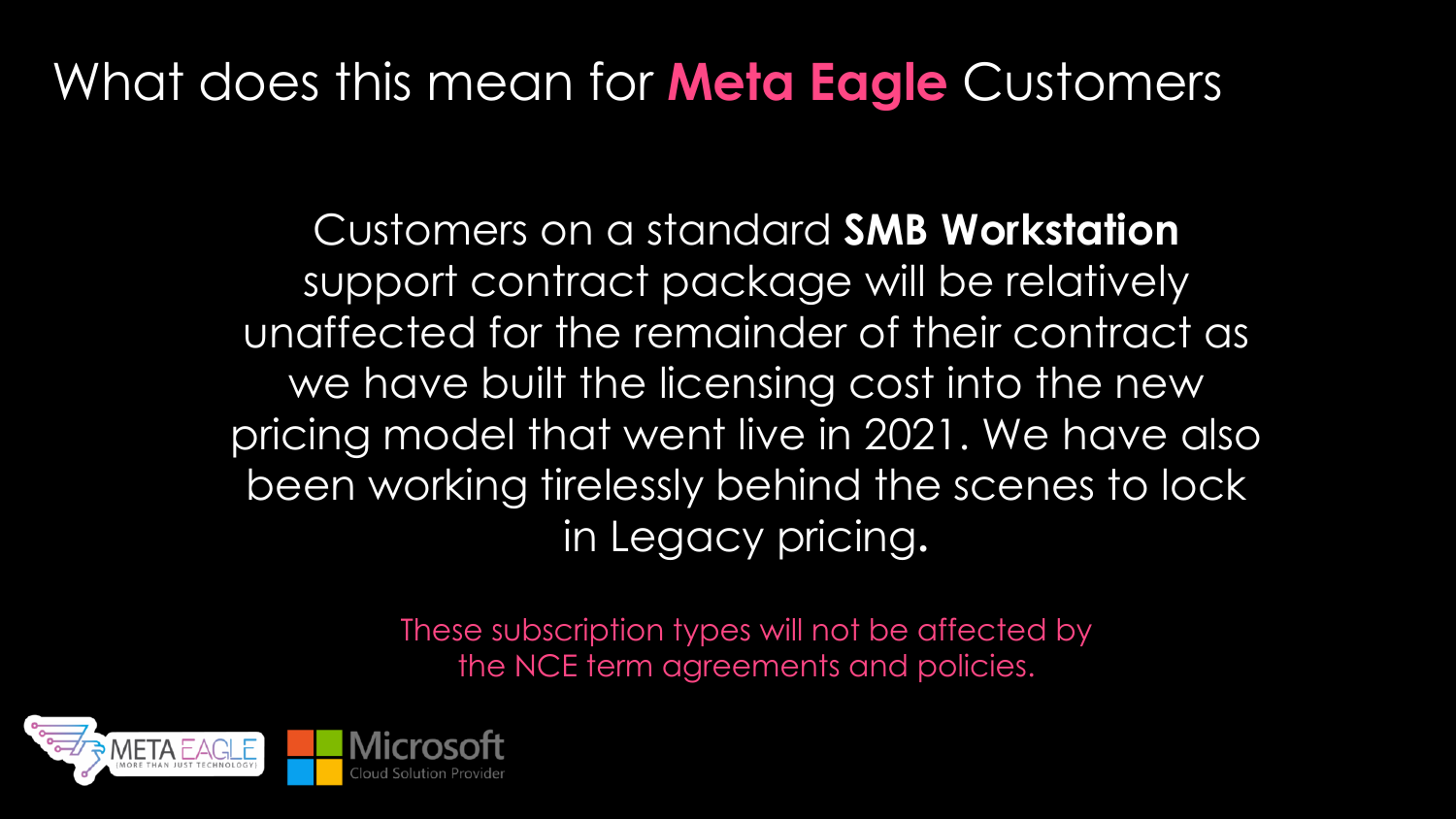# What does this mean for **Meta Eagle** Customers

Customers whom we bill O365 licensing for separately and partners that purchase licenses from us will see no price rise on existing licensing subscriptions until March 2023

We are one of the few Managed Service Providers that have managed to lock in existing pricing for such an extended period of time.

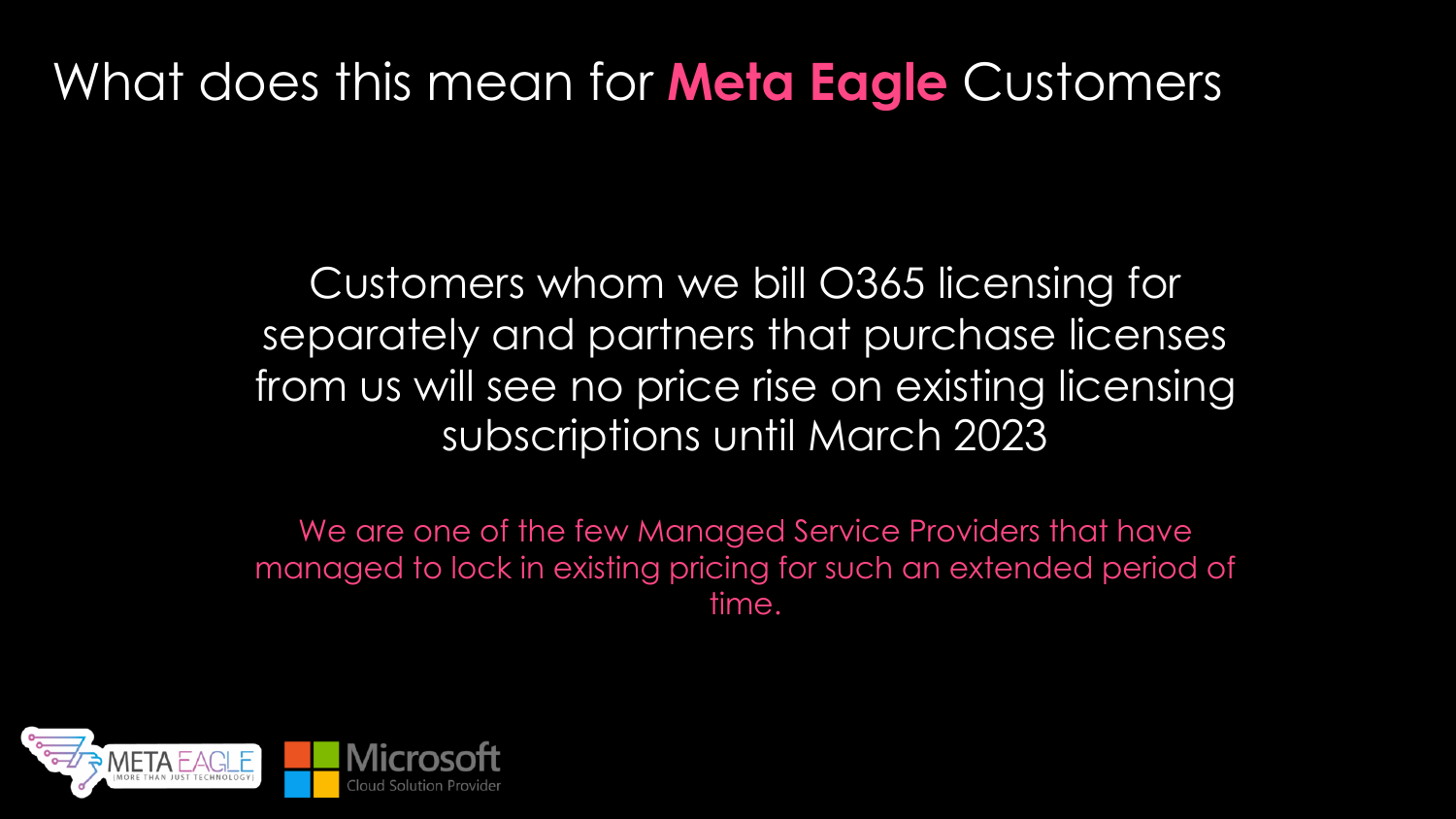# What does this mean for **Meta Eagle** Customers

One of the benefits of SaaS and Cloud licensing is that it is flexible and scalable when needed. We want to keep that flexibility for our customers.

For this reason on new licensing subscriptions we buy default will quote for 'Monthly' Pricing. If you would prefer the Annual commitment and 20% reduction, then please let us know however the license would need to be paid for up front

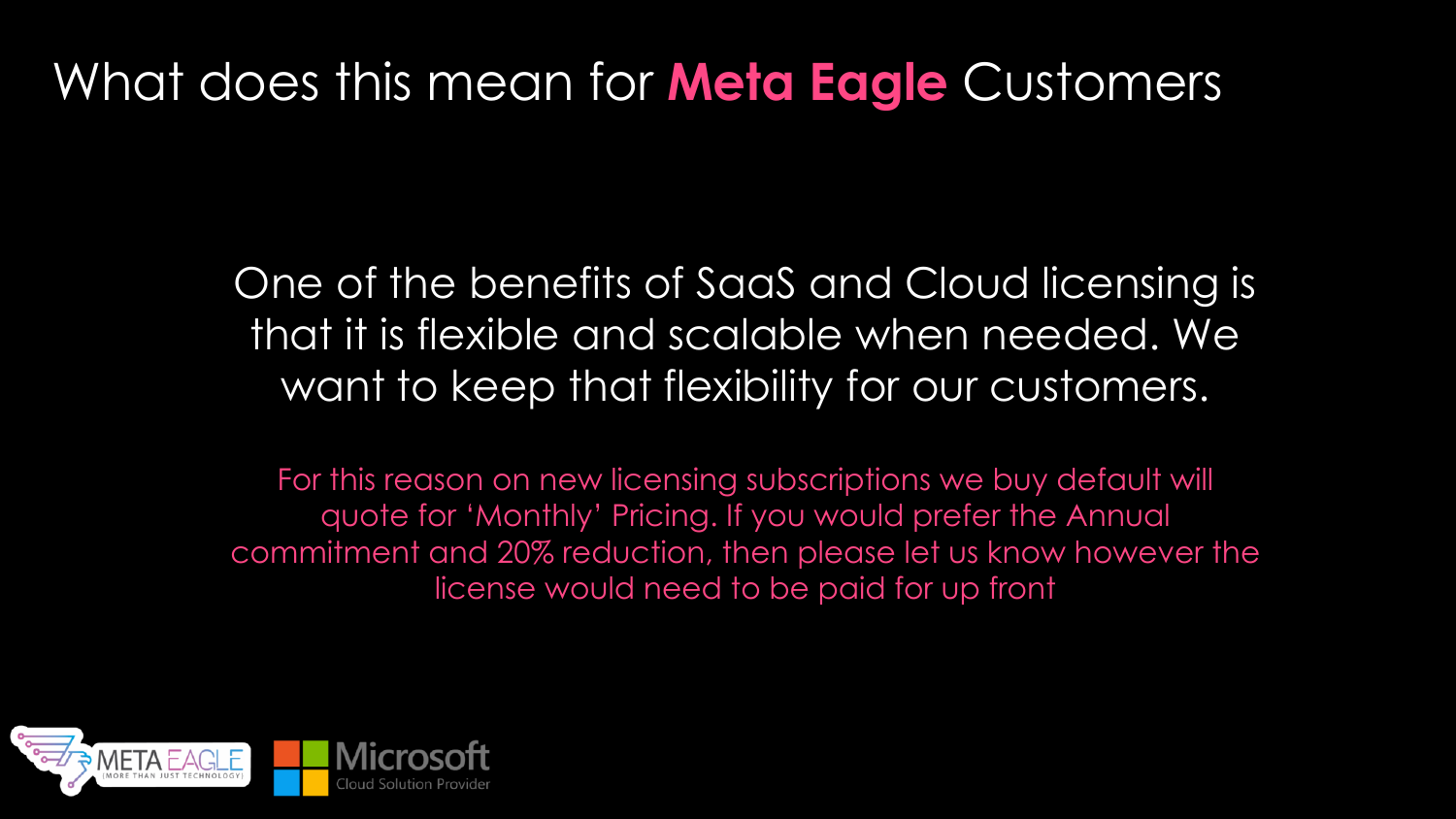# What d[oes this mean for](http://metaeaglelicensing.mycommandconsole.com/) **Meta Eagle**

In order to allow you to keep an licensing we have developed a p can see the amount of license

# **metaeaglelicensing.mycomman**

If you would like access to the Meta Eagle Li please email 'support@metaeagle.co.uk' and you a user account

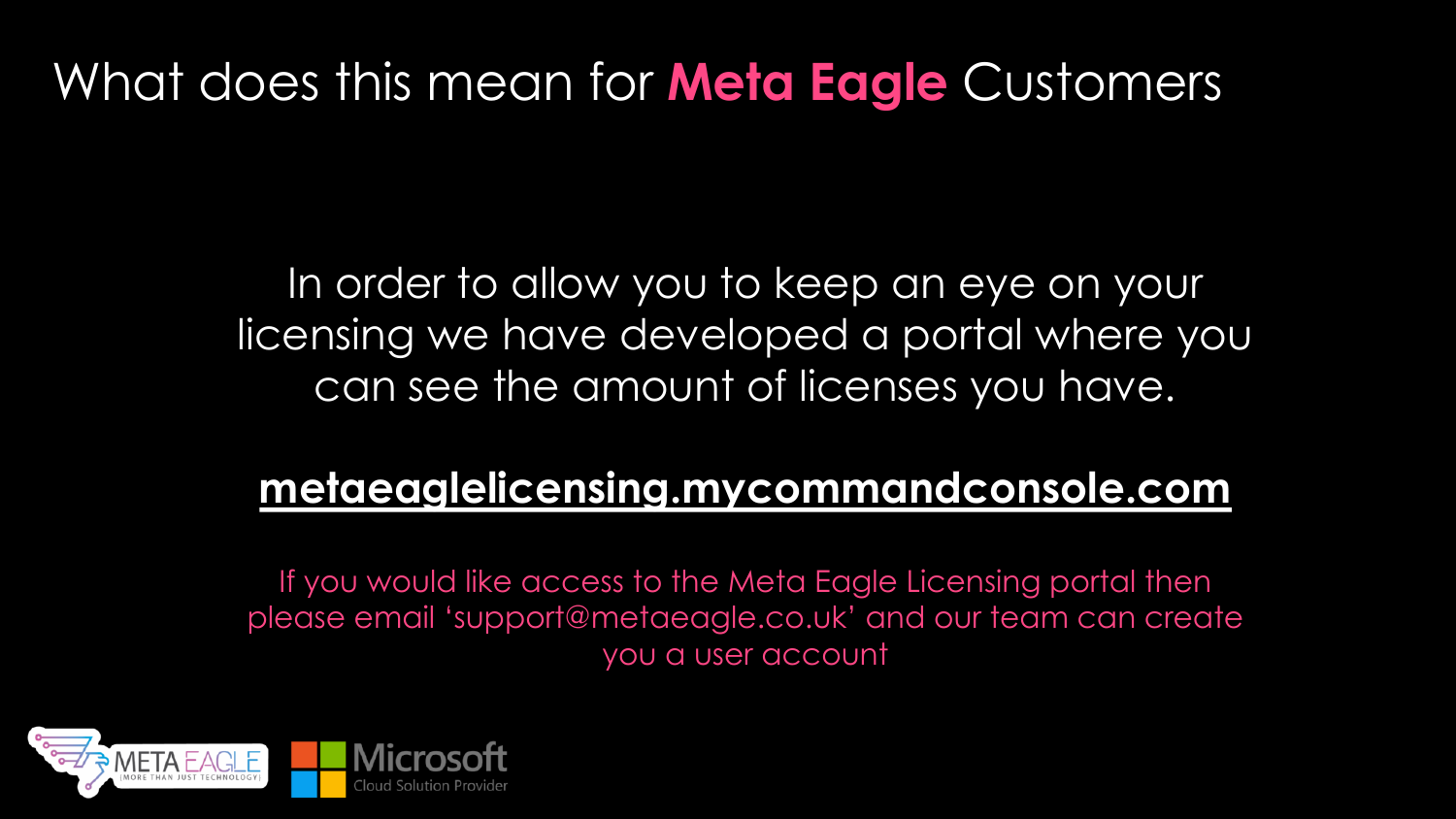# **M365 Price Increase - US**

# **Effective March, 2022**

**Please note:** Microsoft is NOT changing pricing for Microsoft 365 E5, Microsoft Business Standard, or Non-Profit and the Frontline SKUs.

This price change does impact all public sector customers worldwide.



### **Enterprise:**

Office 365 E1: \$10 (from \$8) Office 365 E3: \$23 (from \$20) Office 365 E5: \$38 (from \$35) Microsoft 365 E3: \$36 (from \$32)

### **SMB:**

Microsoft 365 Business Basic: \$6 (from \$5) Microsoft 365 Business Premium: \$22 (from \$20)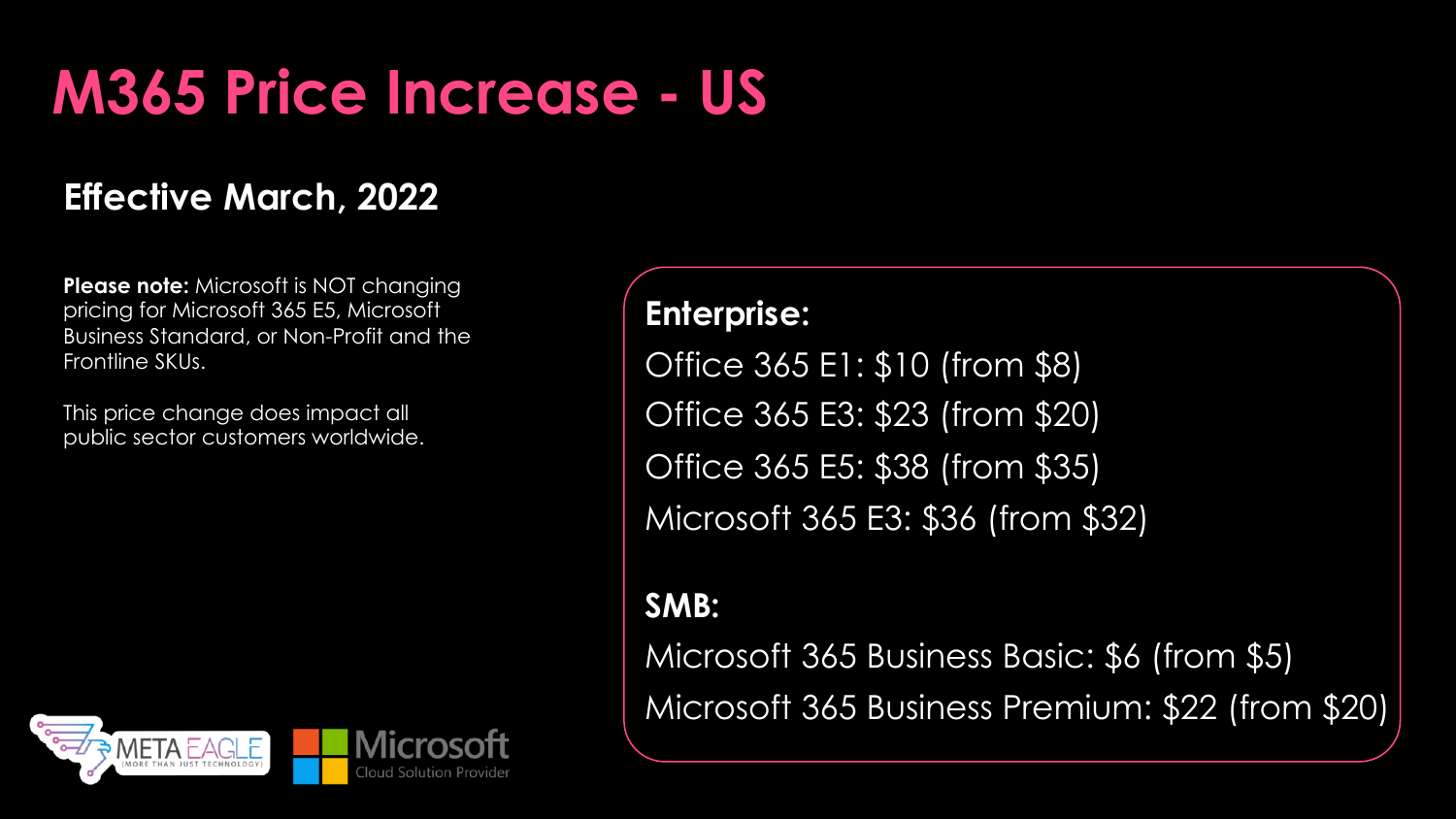# Subscription Terms in the New Commerce **Experience**

Enable a customer to change number of licenses month to month

20% more expensive than an annual subscription

\*\*Not all SKUs will have a monthly offer

### **1-Month Subscription 12-Month Subscription 36-Month Subscription**

Regular commitment

## **Billing options:**

- Monthly
- Upfront

Enables a customer to lock in pricing for a full 36 months

## **Billing options:**

- Monthly
- Annual
- Upfront

Can a customer combine annual and monthly term Subscriptions for the same service? - Yes

Can a customer combine annual and monthly



Can monthly term Subscriptions be changed to annual term Subscriptions? - Yes



term Subscriptions for the same service? Can monthly term Subscriptions be changed to annual term Subscriptions?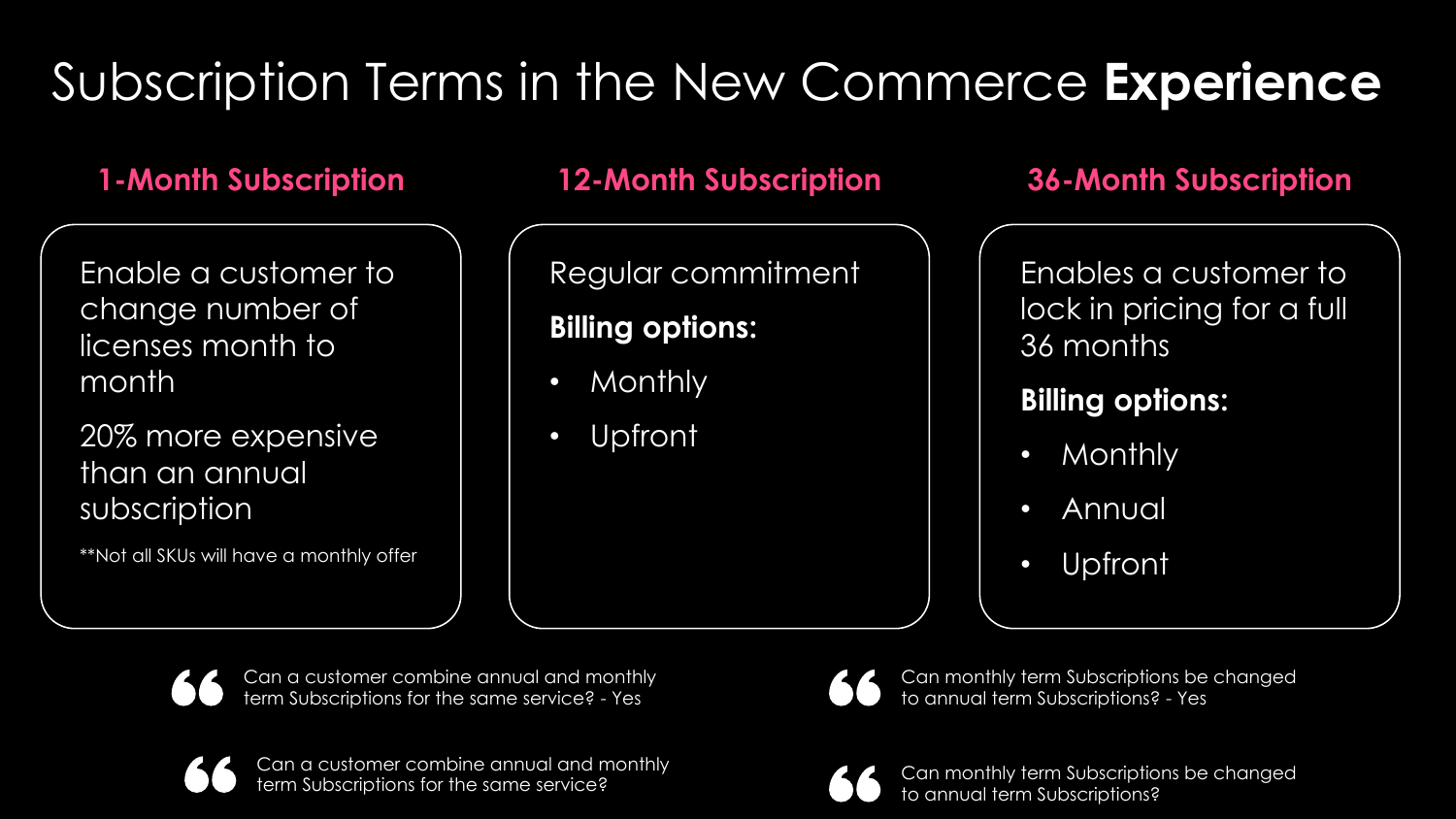# NCE for **Partners**

# **The following information is intended for Partners that buy through Meta Eagle or people purchasing their own licensing as it is somewhat technical**

Our customers will not need to consider this as these considerations are all included in the support contract we provide you with.

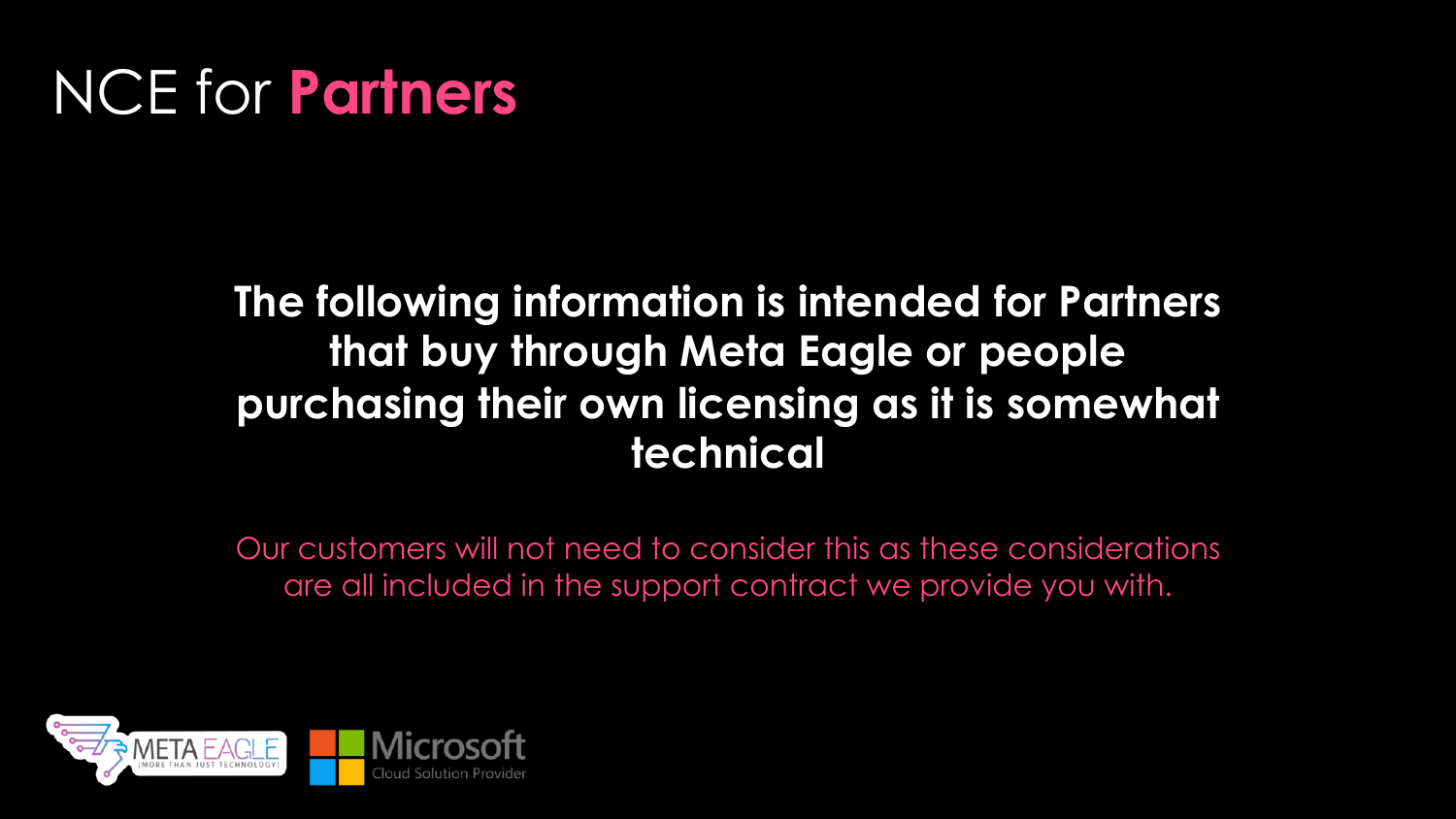# A Single **Connected** Platform Experience



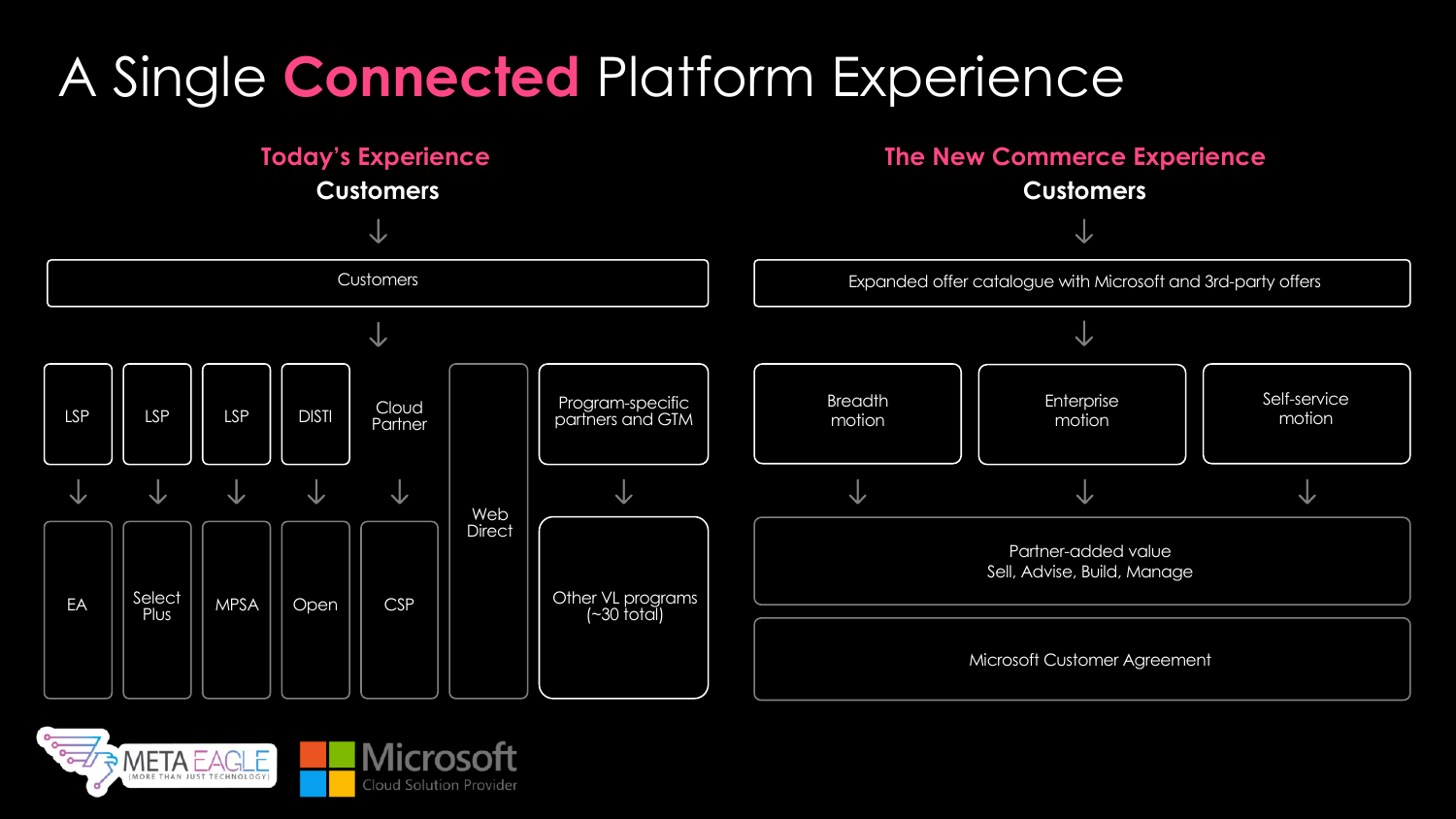# What this means for our **Partners**

### **Greater Agility & Customer Alignment**

- Promotional pricing on NCE subscriptions starting January 2022
- Pricing benefits for annual term subscriptions that provide price protection
- Enforced cancellation policy
- Increased upgrade availability

### **Operational Efficiency & Cost Savings**

- Improved subscription management capabilities
- Automated subscription changes at renewal
- Easier price list and reconciliation file processing

### **More Choices For Customers**

- Premium-price monthly term subscriptions that allow cancellations or seat-count reduction as needed
- Easier adoption of new products and add-ons available separately
- Consumption based billing for telco offers

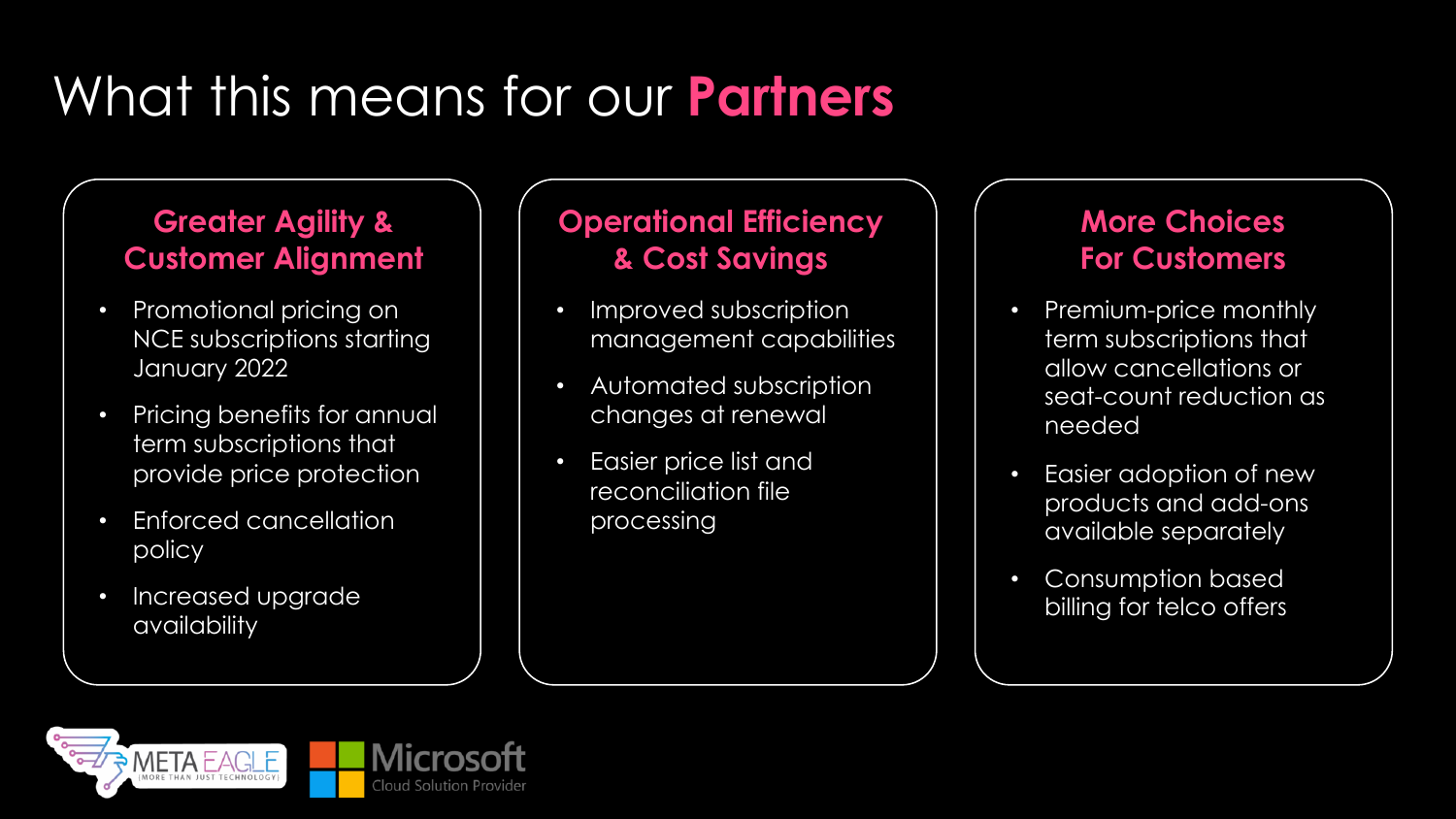# NCE for **Commercial Offers** only

# **NCE will not be available for Government, Non-Profit, and Educations licenses at this time. These subscription types will remain on CSP Legacy until further notice.**

These subscription types will not be affected by the NCE term agreements and policies.

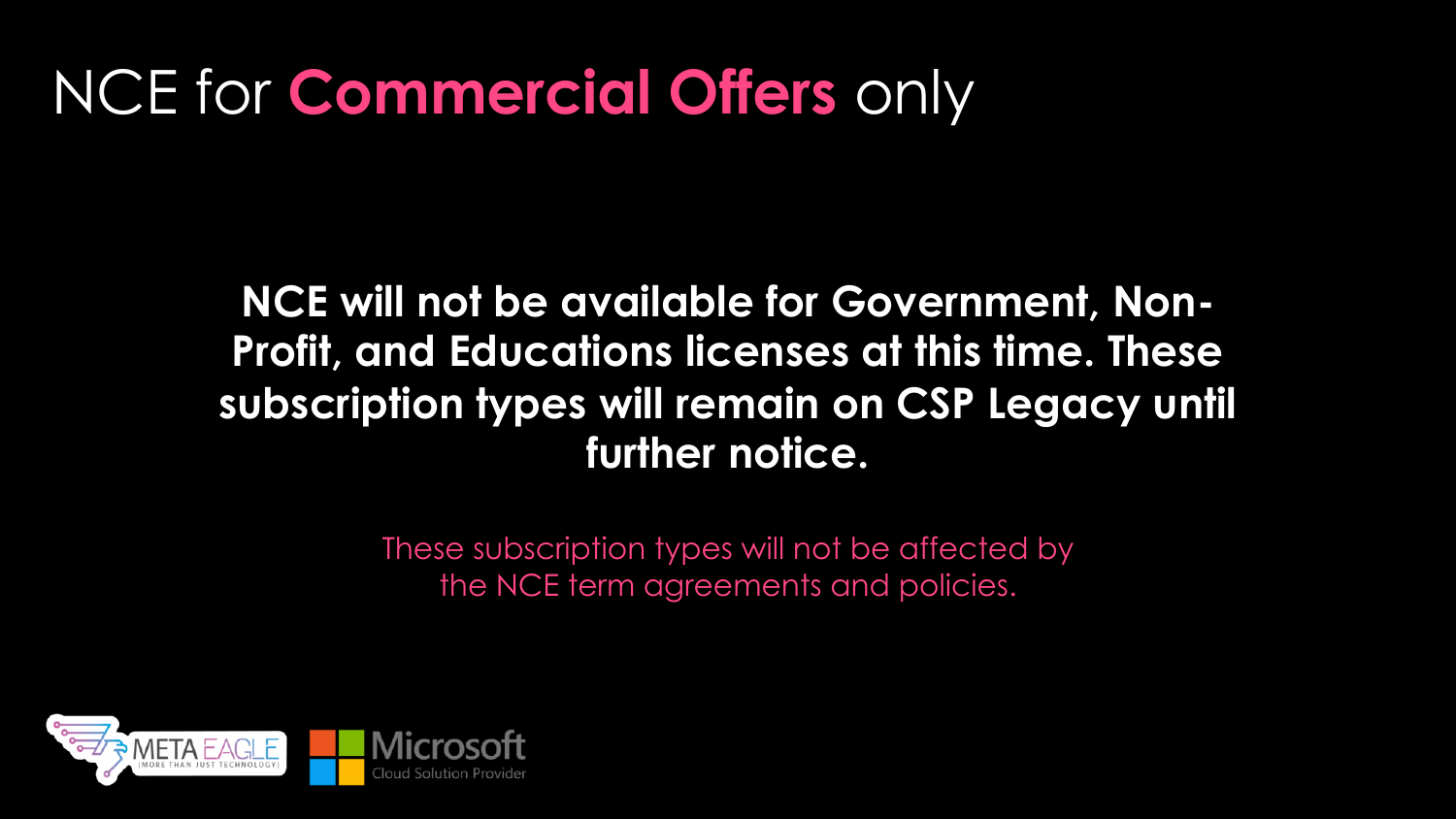# **Dates and Deadlines**

**October 14, 2021**

**January 10, 2022**

**March 10, 2022**

**July 1, 2022**

**January 1, 2023**

**February 1, 2023**

Technical Preview 2 of NCE for Modern Work and Dynamics will be available for all partners.

NCE for Modern Work and Dynamics 365 will reach general availability for indirect partners to offer to CSP re-sellers.

All subscriptions for Modern Work and Dynamics will be required to be procured through the NCE Platform.

All renewals for Modern Work and Dynamics will be required to be renewed on the NCE Platform.

Incentives only available for NCE transactions through MCI.

All remaining subscriptions must be moved to NCE.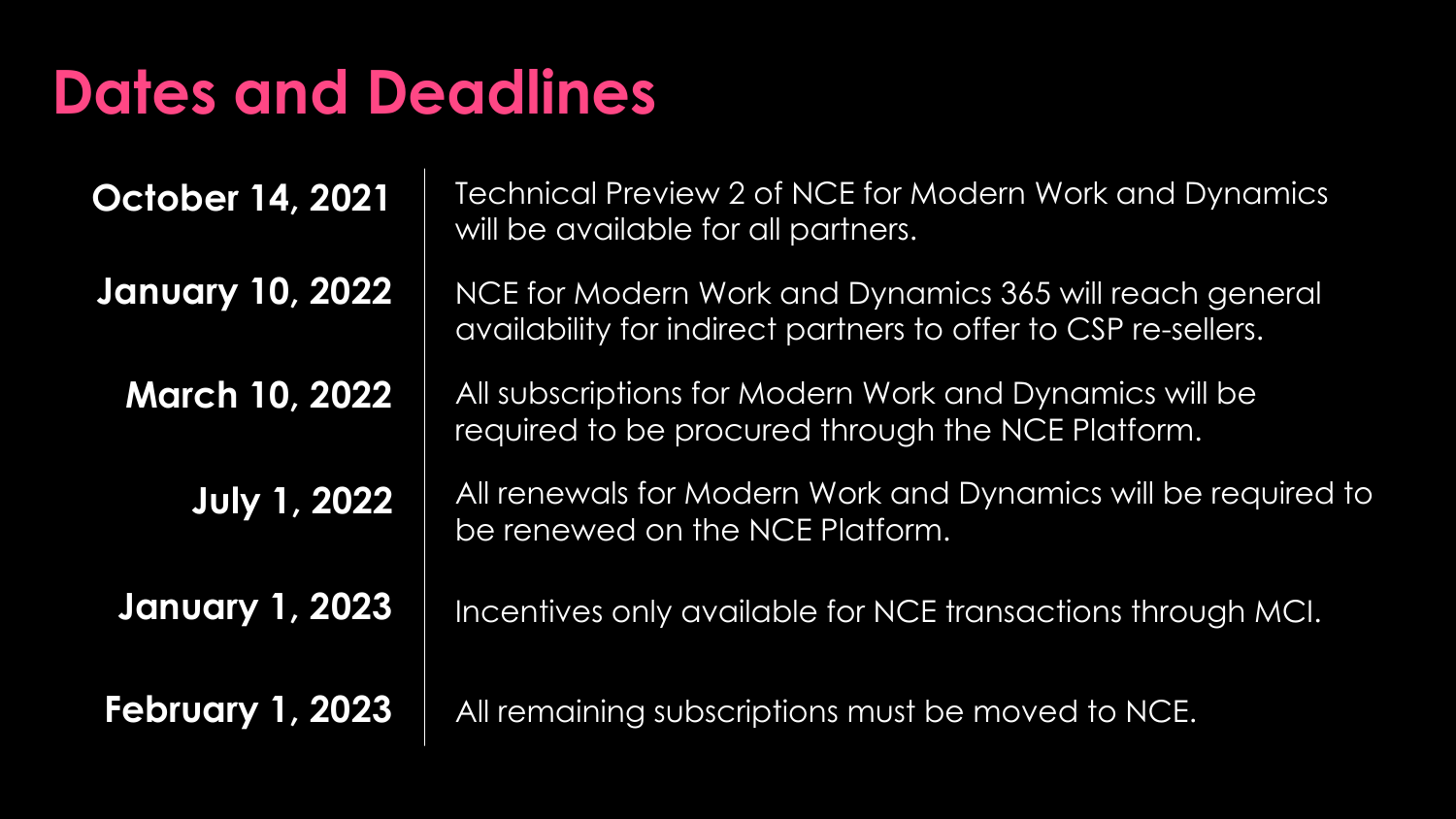# **January 1, 2022**

**Promotional Offers**

Microsoft will be offering two time-bound promotions to assist partners with transitioning seat-based offers to the New Commerce Experience Platform.

#### **Annual Subscriptions:**

• January – March 2022 will receive a 5% discount for the entire term as well as any increase in quantity counts. This will include existing subscriptions upgraded from Legacy to NCE that have term duration left. \*not all SKUS will be eligible for the promotional offer

### **Monthly Subscriptions:**

• January – June 2022 will be priced at the regular annual subscription price (no premium). This will include existing subscriptions upgraded from Legacy to NCE that have term duration left and any increase in quantity counts. \*not all SKUS will be eligible for the promotional offer

#### **Nonprofit, Government, and Education:**

Microsoft is not making changes to these purchasing methods. These subscriptions will remain on CSP Legacy for now.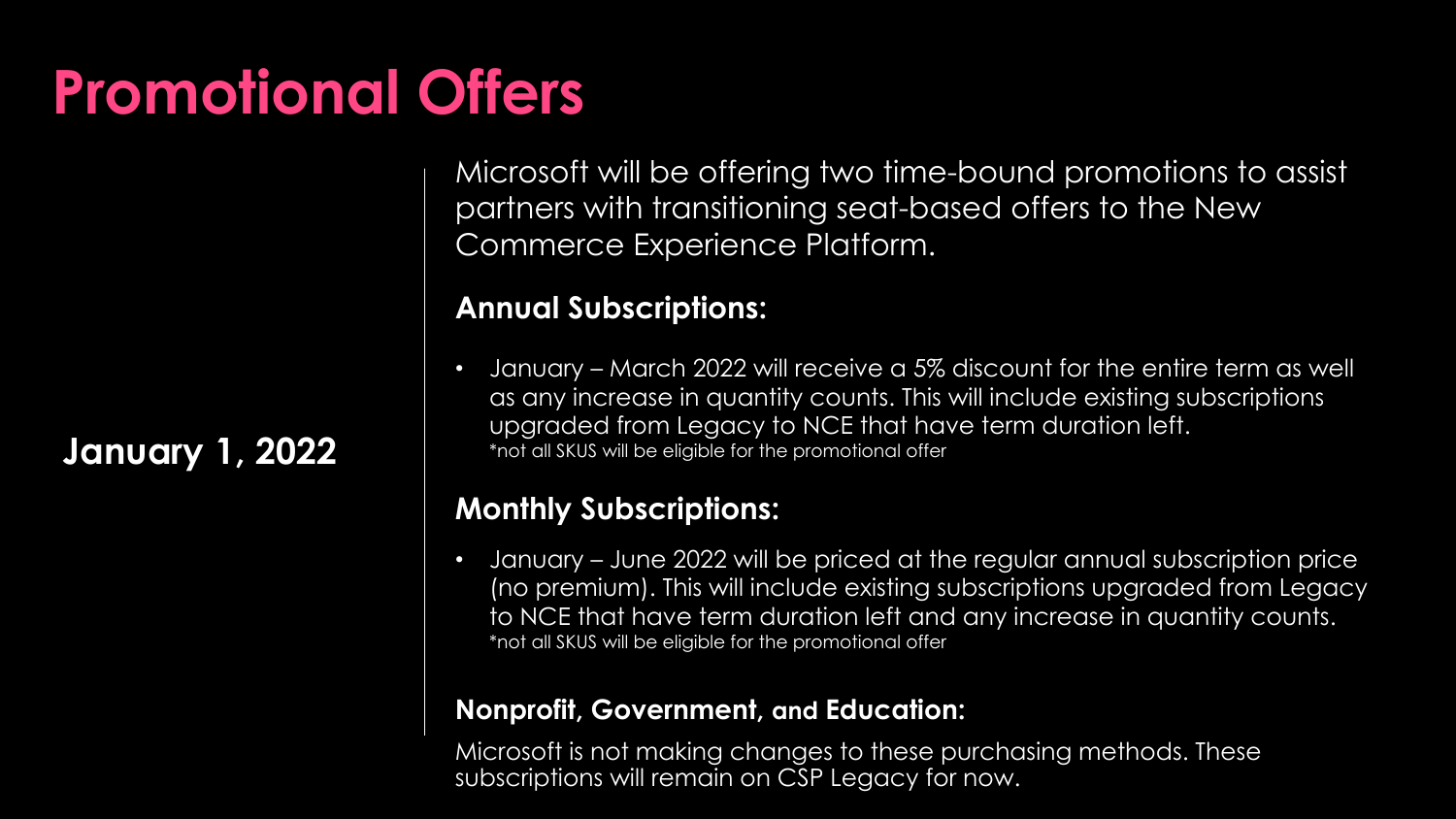# **Management** of Tenants

### **Pause**

- Partner continues to be billed
- Subscription immediately enters "Disabled" status:
	- Users can't access services or files
	- Admins can access data until the end of the Subscription term
- Subscription can be made "Active" again

### **Cancellation**

- Licensing will follow the MST time zone for cancellations
- Full refund on Day 1, Pro-rated refund if cancelled on days 2 and 3. NO refunds after the first 3 MST days
- Subscription immediately enters "Disabled" status:
	- Users can't access services or files
	- Admins can access data for 90 days
- Cancellation cannot be reversed

### **Auto-renew**

#### **On:**

- Licensing will automatically set auto renew to on
- Subscription renews at the end of the term
- 72-hour cancellation period starts once renewed

#### **Off:**

- Subscription does not renew at the end of the term
- Subscription enters "Disabled" status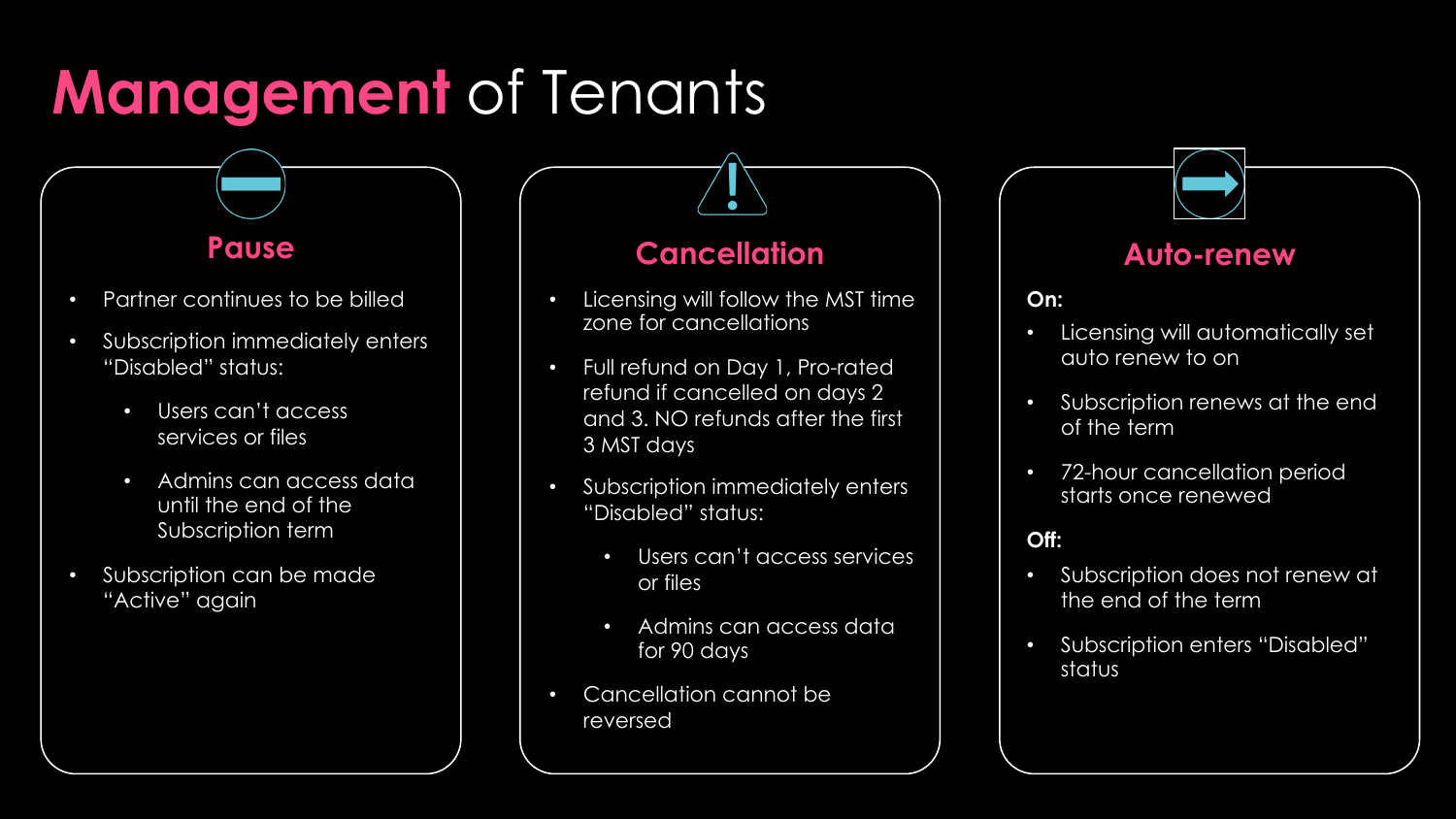# **Add-On** Policies

Add-ons are purchased as individual Subscriptions, distinct from the base product Subscriptions. Thus, the end dates may not be the same.

Partners will see errors when attempting to purchase an NCE add-on product when the customer does not have any of the prerequisites.

Add-ons cannot be migrated to NCE using the API Upgrade tool. Add –ons need to be removed from legacy prior to migration and then re-purchased on NCE

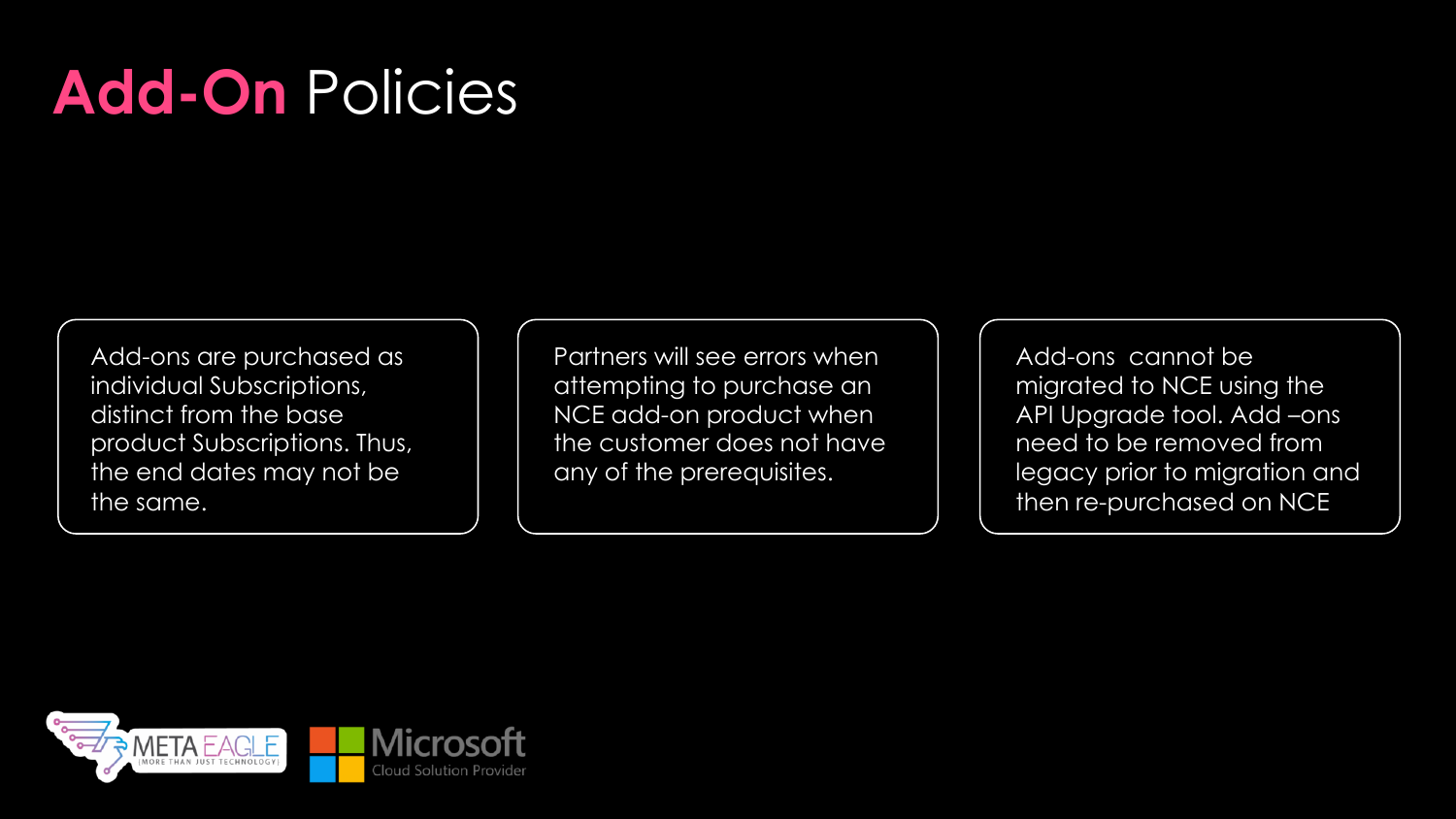# **Upgrades**

For NCE, upgrading means going from one paid subscription to another paid subscription, but you cannot go from a higher paid SKU to a lower paid SKU. In your subscription with Meta Eagle, you will be able to see eligible upgrade options.

### **Full upgrade**

- In-place upgrade
- All seats are upgraded
- The Subscription ID remains the same
- Licenses are automatically assigned
- Upgrade at any time

#### **For example:**

Microsoft 365 Business Basic to Microsoft 365 Business Standard

### **Partial upgrade – Coming soon**

- Some of the seats are upgraded
- The Subscription ID of the original Subscription remains the same
- A new Subscription is created which has an end-date that is coterminous with the original Subscription
- License must be manually assigned
- Upgrade at any time

### **For example:**

Microsoft 365 Business Standard to Office 365 E1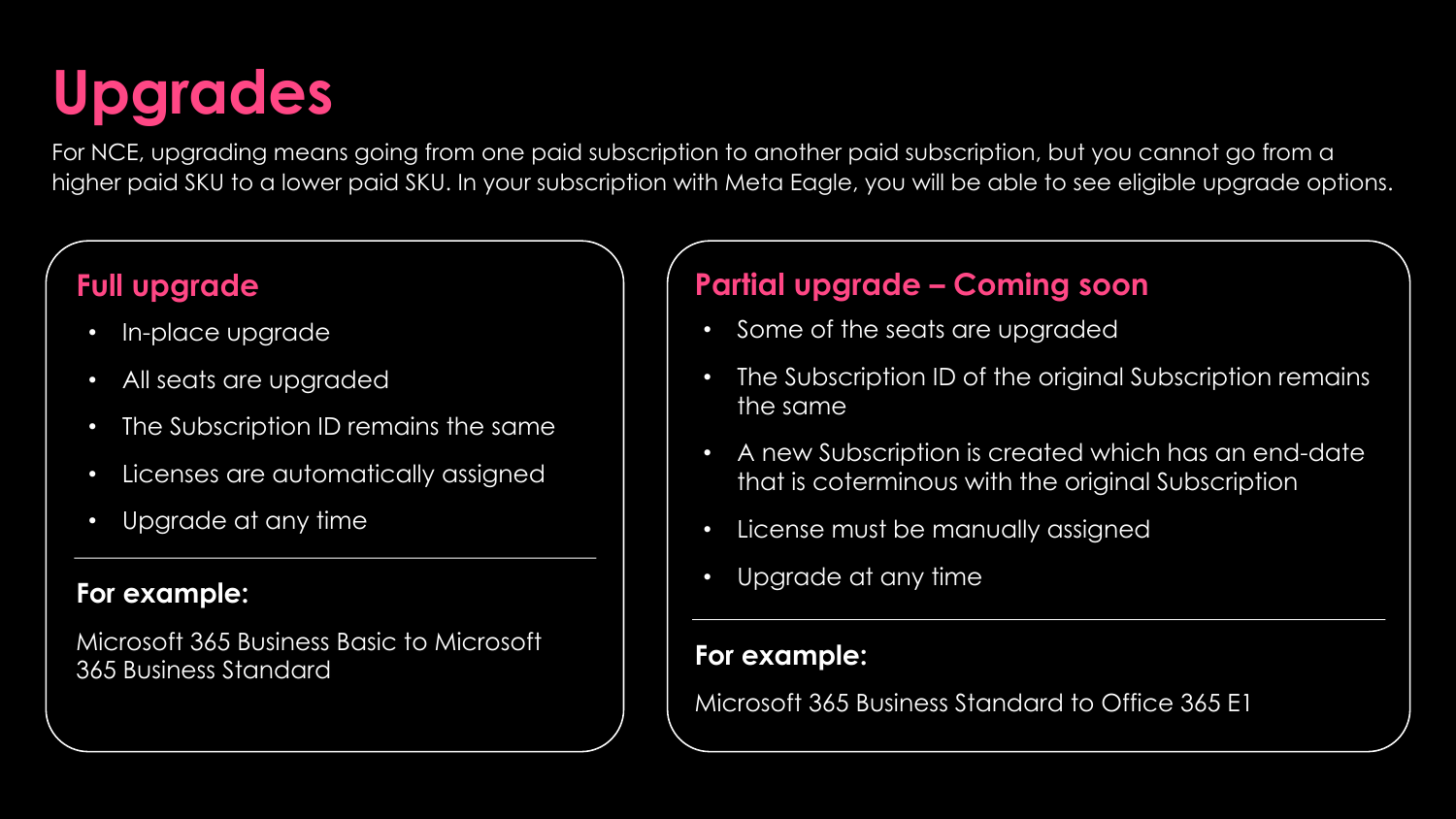# **Promotions**

Many promotions have a maximum of 2,400 seats per subscription. In these cases, a transaction including **more than 2,400** will be submitted at the non-promotion prices.

The seat limits from promotions are enforced across partners.

**Promotion eligibility** is enforced at the subscription level that the partner is transacting.

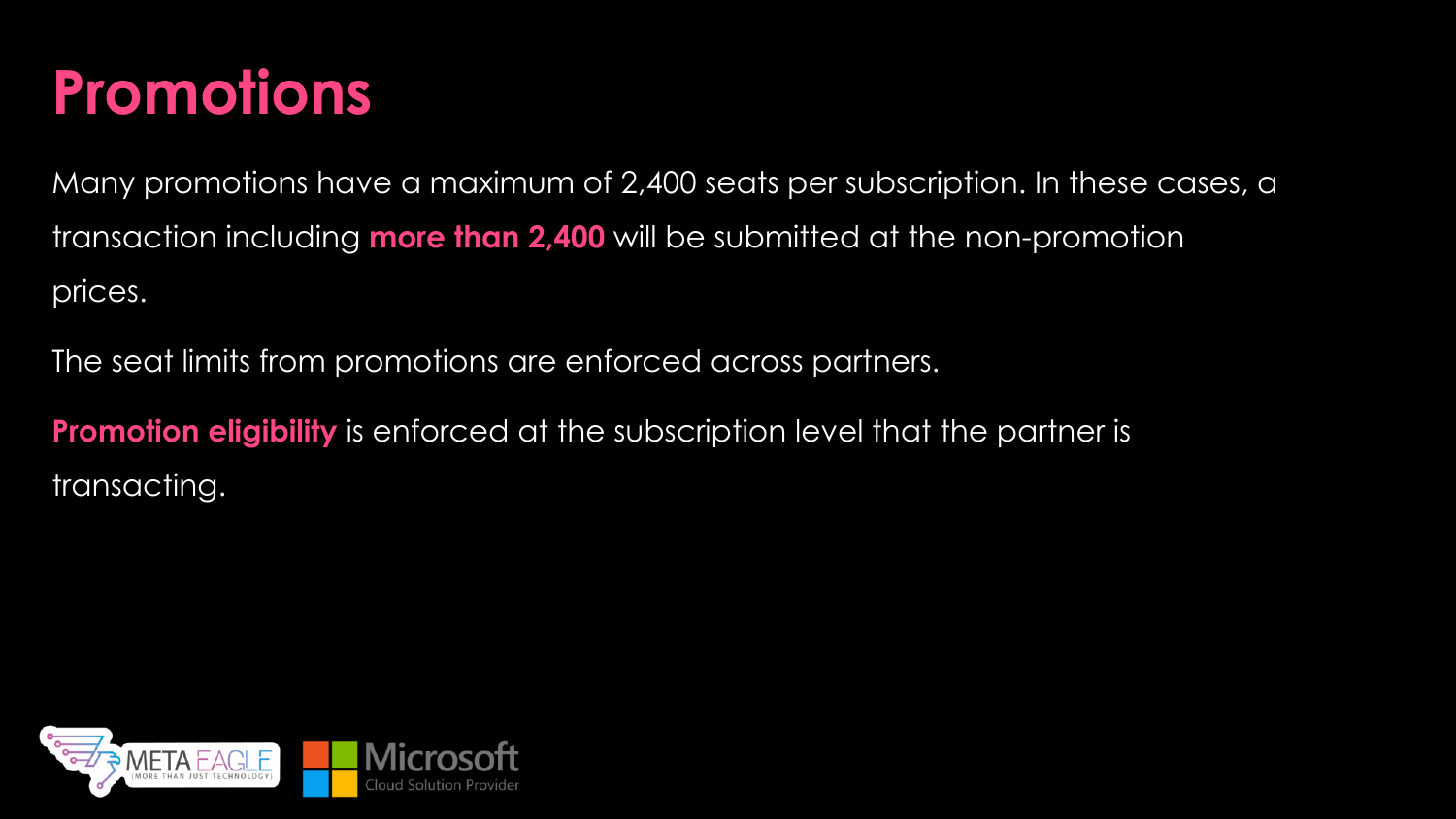# **Trials**

## **Key facts**

- 25 licenses
- 30 days
- Can't be canceled
- Auto-renew is On
- Trials convert automatically to paid offers
- No trial alerts from Microsoft

### **Automatic trial conversion**

- All 25 seats convert to paid offer
- Paid Subscription starts on the next day
- Term duration: will renew on Monthly Terms
- Billing cycle monthly

### **Manual trial conversion**

- Trials can be converted to paid offers at any time during the trial period
- At the conversion point, the 72-hour cancellation period starts when seats can be reduced
- Partners can choose the same SKU or an upgrade

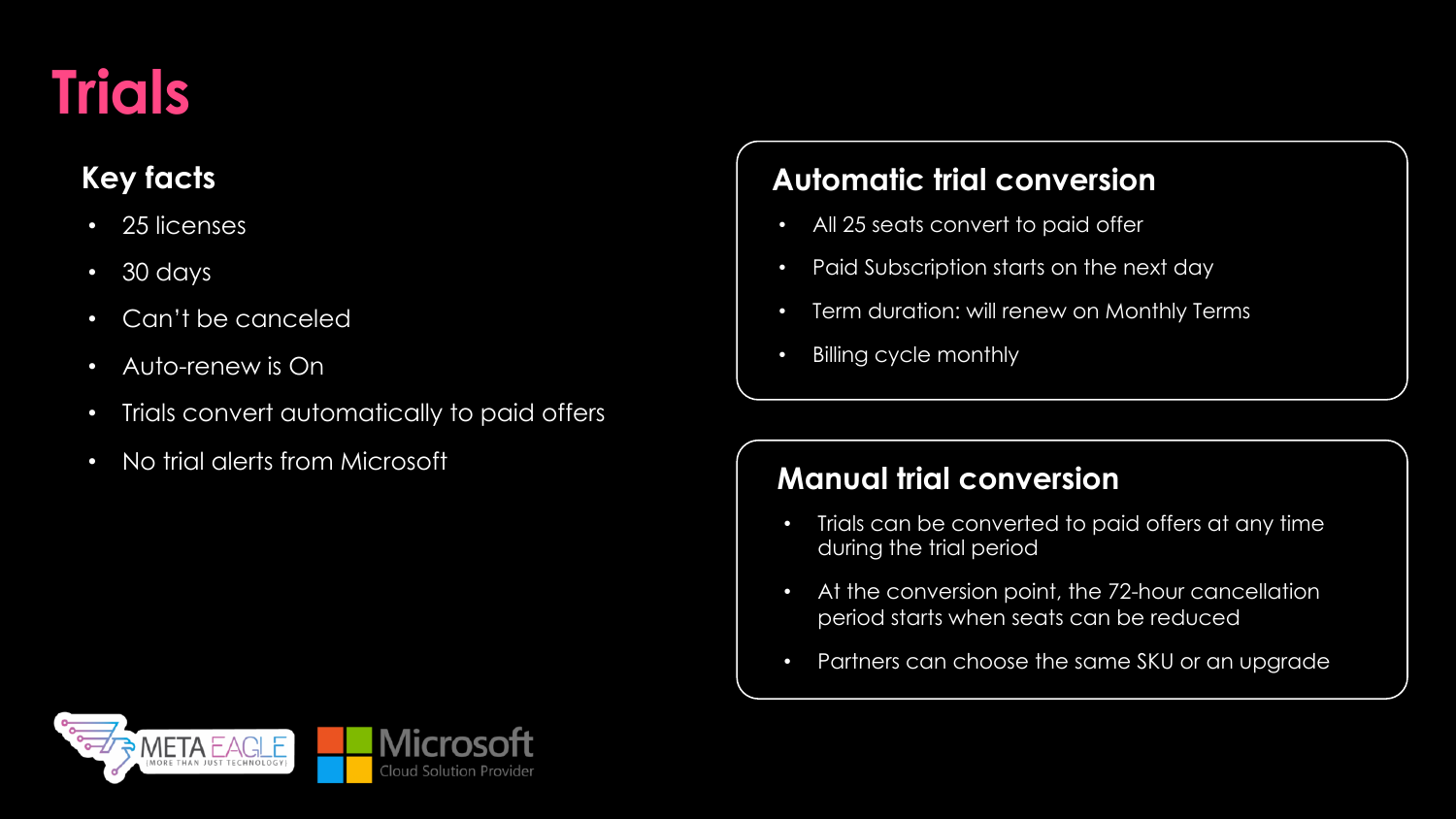# **Change of Channels**

**As NCE stands today, change of channels will not be permitted outside of the subscription term renewal. Channel of Channel is only possible at the term renewal, within the 3-day window.**

### **This includes:**

- Customer wanting to purchase through a different partner
- Partner wanting to purchase through a different distributor
- A partner going from direct to indirect

**Mergers and acquisitions:** Microsoft may allow for mergers and acquisitions to be exempt from the change of channel policy in a future release.

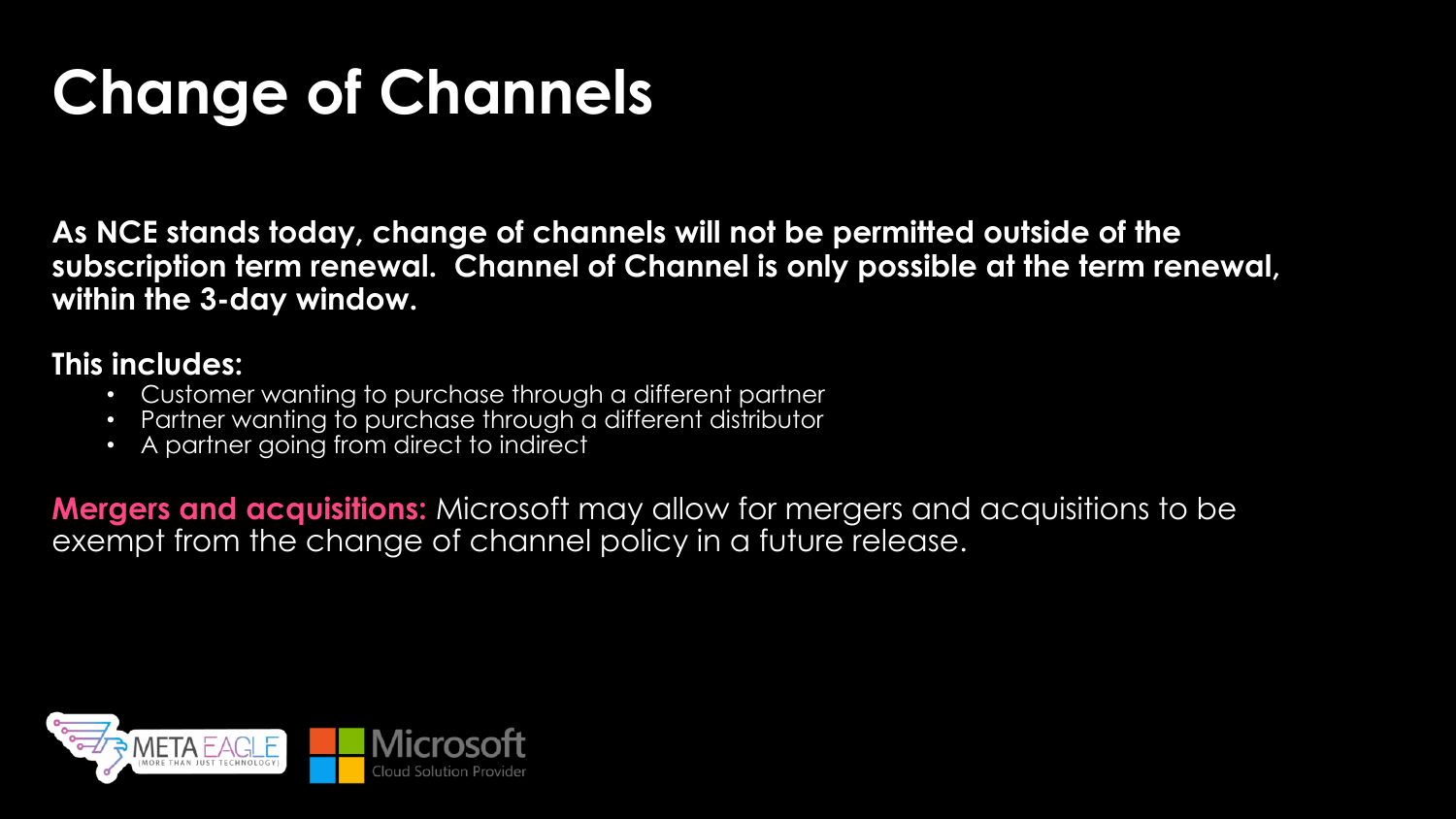# **Meta** Eagle **Platform – Billing**

**Commitment Start Date**: The date you term agreement for a subscription starts with Microsoft

**Commitment Expiration Date:** The date your term agreement for a subscription expires with Microsoft

**Renew Date:** subscriptions will always renew on the first of the month, regardless of term. However, this won't align with MSFT. The MSFT renewal will align with their Meta Eagle subscription commitment term that they select during check out.

If you purchase a NCE subscription mid-month, Meta Eagle will bill the partner for the pro-rated amount of month one plus all of month two on your month two invoice.

Example: An MSP buys E3 on January 15th, 2022.

As an annual payment: On their February invoice they would see 16 days of charge for January (January 15-31 = 16 days), and then a 12-months term where their subscription with Meta Eagle expires 2/21/2023 (even though with MSFT it will expire 1/15/2021). The subscription with MSFT will auto-renew on 1/15/2021 unless the partner cancels. If they cancel, Meta Eagle will refund the 16 days left in their term with Meta Eagle).

**As a monthly payment:** On their February invoice they would pay for 16 days of January in addition to a full month for February.